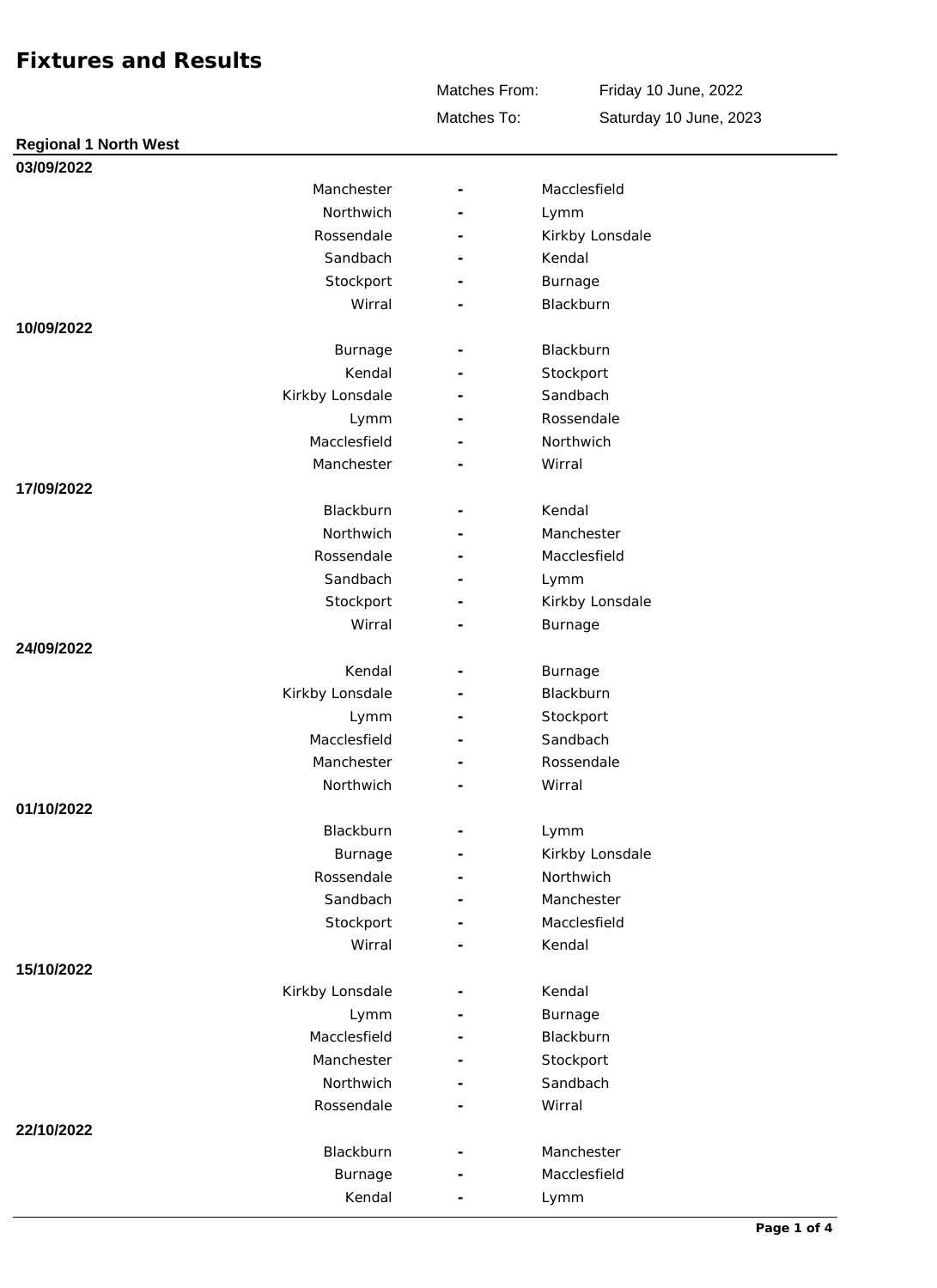|                         | Matches From: | Friday 10 June, 2022   |
|-------------------------|---------------|------------------------|
|                         | Matches To:   | Saturday 10 June, 2023 |
| Sandbach                | ÷,            | Rossendale             |
| Stockport               |               | Northwich              |
| Wirral                  |               | Kirkby Lonsdale        |
| 29/10/2022              |               |                        |
| Lymm                    |               | Kirkby Lonsdale        |
| Macclesfield            |               | Kendal                 |
| Manchester              |               | Burnage                |
| Northwich               |               | Blackburn              |
| Rossendale              |               | Stockport              |
| Sandbach                |               | Wirral                 |
| 05/11/2022              |               |                        |
| Blackburn               |               | Rossendale             |
| Burnage                 |               | Northwich              |
| Kendal                  |               | Manchester             |
| Kirkby Lonsdale         |               | Macclesfield           |
| Stockport               |               | Sandbach               |
| Wirral                  |               | Lymm                   |
| 12/11/2022              |               |                        |
| Macclesfield            |               | Lymm                   |
| Manchester              |               | Kirkby Lonsdale        |
| Northwich               |               | Kendal                 |
| Rossendale<br>Sandbach  |               | Burnage                |
|                         |               | Blackburn<br>Wirral    |
| Stockport<br>26/11/2022 |               |                        |
| Blackburn               |               | Stockport              |
| Burnage                 |               | Sandbach               |
| Kendal                  |               | Rossendale             |
| Kirkby Lonsdale         |               | Northwich              |
| Lymm                    |               | Manchester             |
| Wirral                  |               | Macclesfield           |
| 03/12/2022              |               |                        |
| Blackburn               |               | Burnage                |
| Northwich               |               | Macclesfield           |
| Rossendale              |               | Lymm                   |
| Sandbach                |               | Kirkby Lonsdale        |
| Stockport               |               | Kendal                 |
| Wirral                  |               | Manchester             |
| 10/12/2022              |               |                        |
| Burnage                 |               | Wirral                 |
| Kendal                  |               | Blackburn              |
| Kirkby Lonsdale         |               | Stockport              |
| Lymm                    |               | Sandbach               |
| Macclesfield            |               | Rossendale             |
| Manchester              |               | Northwich              |
| 17/12/2022              |               |                        |
| Blackburn               |               | Kirkby Lonsdale        |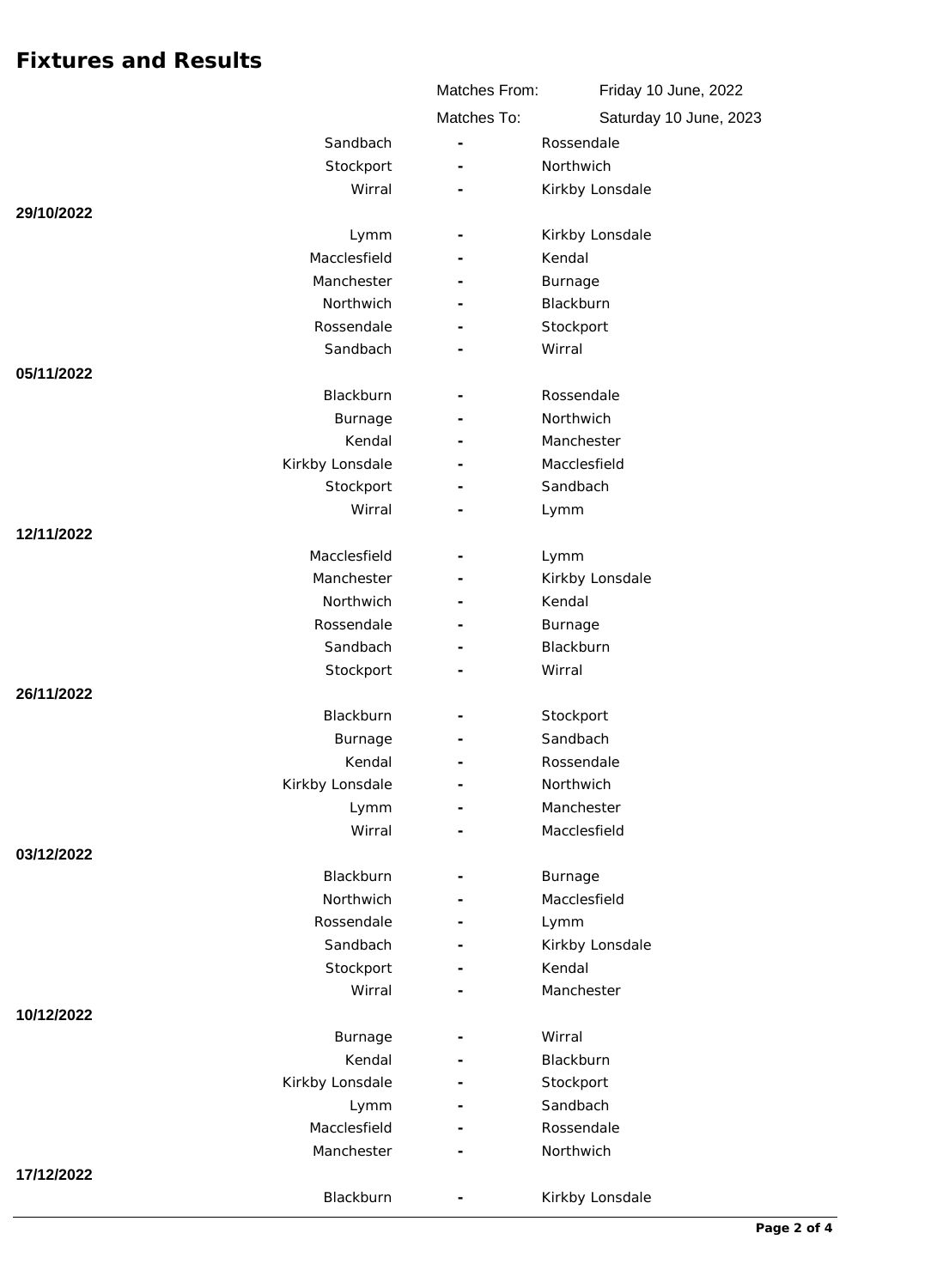|                            | Matches From: | Friday 10 June, 2022   |
|----------------------------|---------------|------------------------|
|                            | Matches To:   | Saturday 10 June, 2023 |
| Burnage                    |               | Kendal                 |
| Rossendale                 |               | Manchester             |
| Sandbach                   |               | Macclesfield           |
| Stockport                  |               | Lymm                   |
| Wirral                     |               | Northwich              |
| 07/01/2023                 |               |                        |
| Kendal                     | -             | Wirral                 |
| Kirkby Lonsdale            |               | Burnage                |
| Lymm                       |               | Blackburn              |
| Macclesfield               |               | Stockport              |
| Manchester                 |               | Sandbach               |
| Northwich                  |               | Rossendale             |
| 14/01/2023                 |               |                        |
| Blackburn                  |               | Macclesfield           |
| Burnage                    |               | Lymm                   |
| Kendal                     |               | Kirkby Lonsdale        |
| Sandbach                   |               | Northwich              |
| Stockport                  |               | Manchester             |
| Wirral                     |               | Rossendale             |
| 21/01/2023                 |               |                        |
| Kirkby Lonsdale            |               | Wirral                 |
| Lymm                       |               | Kendal                 |
| Macclesfield<br>Manchester |               | Burnage<br>Blackburn   |
| Northwich                  |               |                        |
| Rossendale                 |               | Stockport<br>Sandbach  |
| 28/01/2023                 |               |                        |
| Blackburn                  |               | Northwich              |
| Burnage                    | ÷             | Manchester             |
| Kendal                     |               | Macclesfield           |
| Kirkby Lonsdale            |               | Lymm                   |
| Stockport                  |               | Rossendale             |
| Wirral                     |               | Sandbach               |
| 11/02/2023                 |               |                        |
| Lymm                       |               | Wirral                 |
| Macclesfield               |               | Kirkby Lonsdale        |
| Manchester                 |               | Kendal                 |
| Northwich                  |               | Burnage                |
| Rossendale                 |               | Blackburn              |
| Sandbach                   |               | Stockport              |
| 18/02/2023                 |               |                        |
| Blackburn                  |               | Sandbach               |
| Burnage                    |               | Rossendale             |
| Kendal                     |               | Northwich              |
| Kirkby Lonsdale            |               | Manchester             |
| Lymm                       |               | Macclesfield           |
| Wirral                     |               | Stockport              |